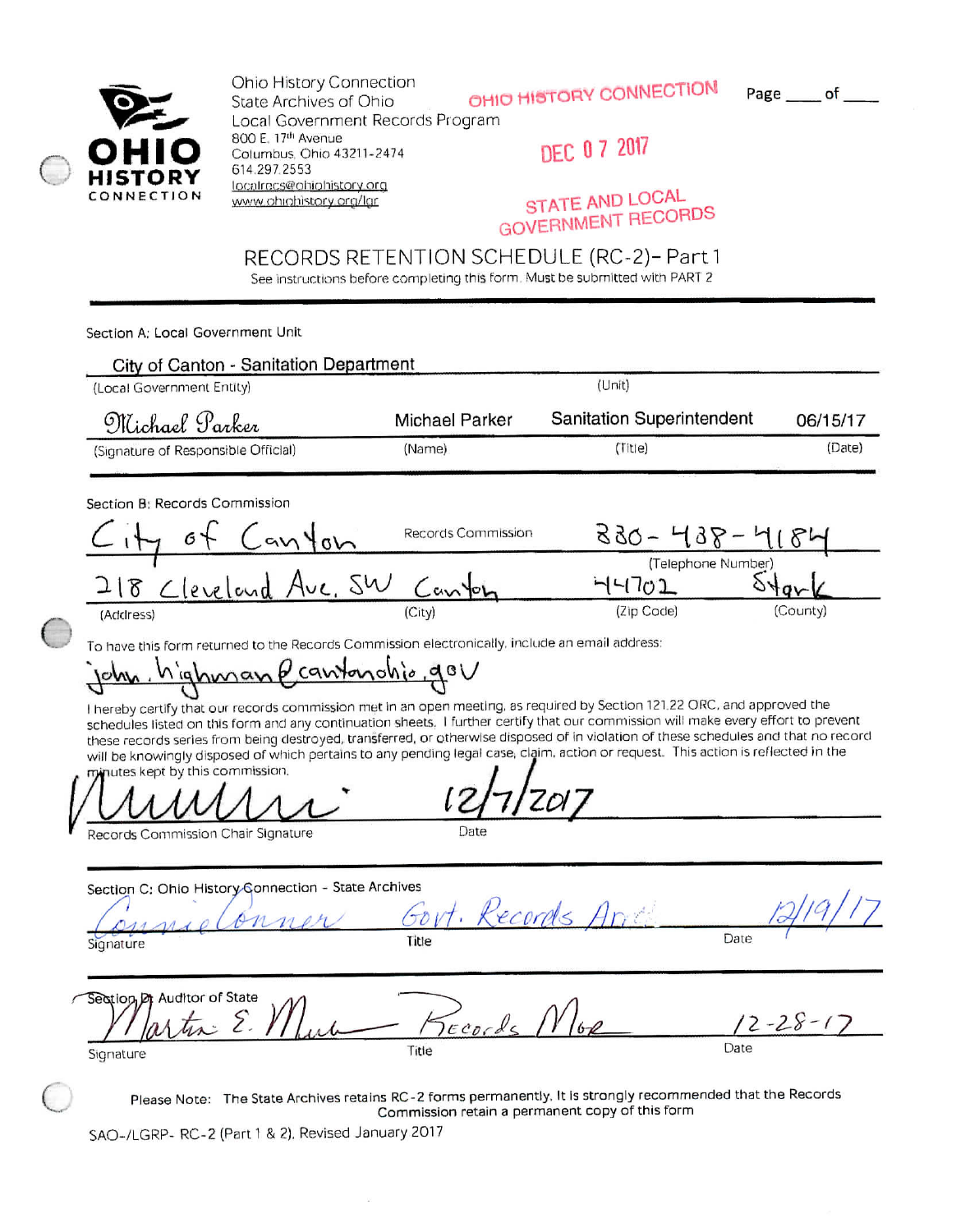

## Section E: RECORDS RETENTION SCHEDULE (RC-2) - Part 2 See instructions before completing thls forni.

| (Local Government Entity) |                                          | (Unit)                                  |                   |                                                     |                                         |
|---------------------------|------------------------------------------|-----------------------------------------|-------------------|-----------------------------------------------------|-----------------------------------------|
| (1)<br>Schedule<br>Number | (2)<br>Record Title and Description      | (3)<br>Retention<br>Period              | (4)<br>Media Type | (5)<br>For use by<br>Auditor of<br>State or<br>LGRP | (6)<br>$RC-3$<br>Required<br>bу<br>LGRP |
| <b>SAN - 1</b>            | Dumpster service rental agreements       | 1 year                                  | Electronic        |                                                     |                                         |
| $SAN - 2$                 | Department pay-in                        | 1 year                                  | Paper             |                                                     |                                         |
| $SAN - 3$                 | Solid Waste weight receipts              | 1 year<br>1                             | Paper             |                                                     |                                         |
| $SAN - 4$                 | Employee attendance records              | 3 years                                 | Electronic        |                                                     |                                         |
| <b>SAN - 5</b>            | <b>Purchase Orders</b>                   | 3 years                                 | Paper             |                                                     |                                         |
| $SAN - 6$                 | <b>Employee Performance Evaluations</b>  | 3 years                                 | Electronic        |                                                     | $\Box$                                  |
| <b>SAN - 7</b>            | <b>Employee Vacation Schedule</b>        | 3 years                                 | Electronic        |                                                     |                                         |
| $SAN - 8$                 | Departmental meeting sign-in sheets      | 2 years                                 | Paper             |                                                     |                                         |
| <b>SAN - 9</b>            | <b>Accident Reports</b>                  | 1 year<br>provided no action<br>pending | Paper             |                                                     |                                         |
| <b>SAN - 10</b>           | Daily Logs (customer issues)             | 2 years<br>Minimum                      | Electronic        |                                                     |                                         |
| <b>SAN-11</b>             | Recycle Delivery Bin List                | 1 year                                  | Electronic        |                                                     |                                         |
| <b>SAN - 12</b>           | <b>Driver's Daily Route Assignments</b>  | 1 year                                  | Electronic        |                                                     | $\Box$                                  |
| SAN - 13                  | Correspondence<br>(Routine form letters) | 1 year                                  | Paper             |                                                     |                                         |
| <b>SAN - 14</b>           | Correspondence (General)                 | 2 years                                 | Paper             |                                                     |                                         |

C

SAO-/LGRP-RC-2 (Part 1 & 2). Revised January 2017